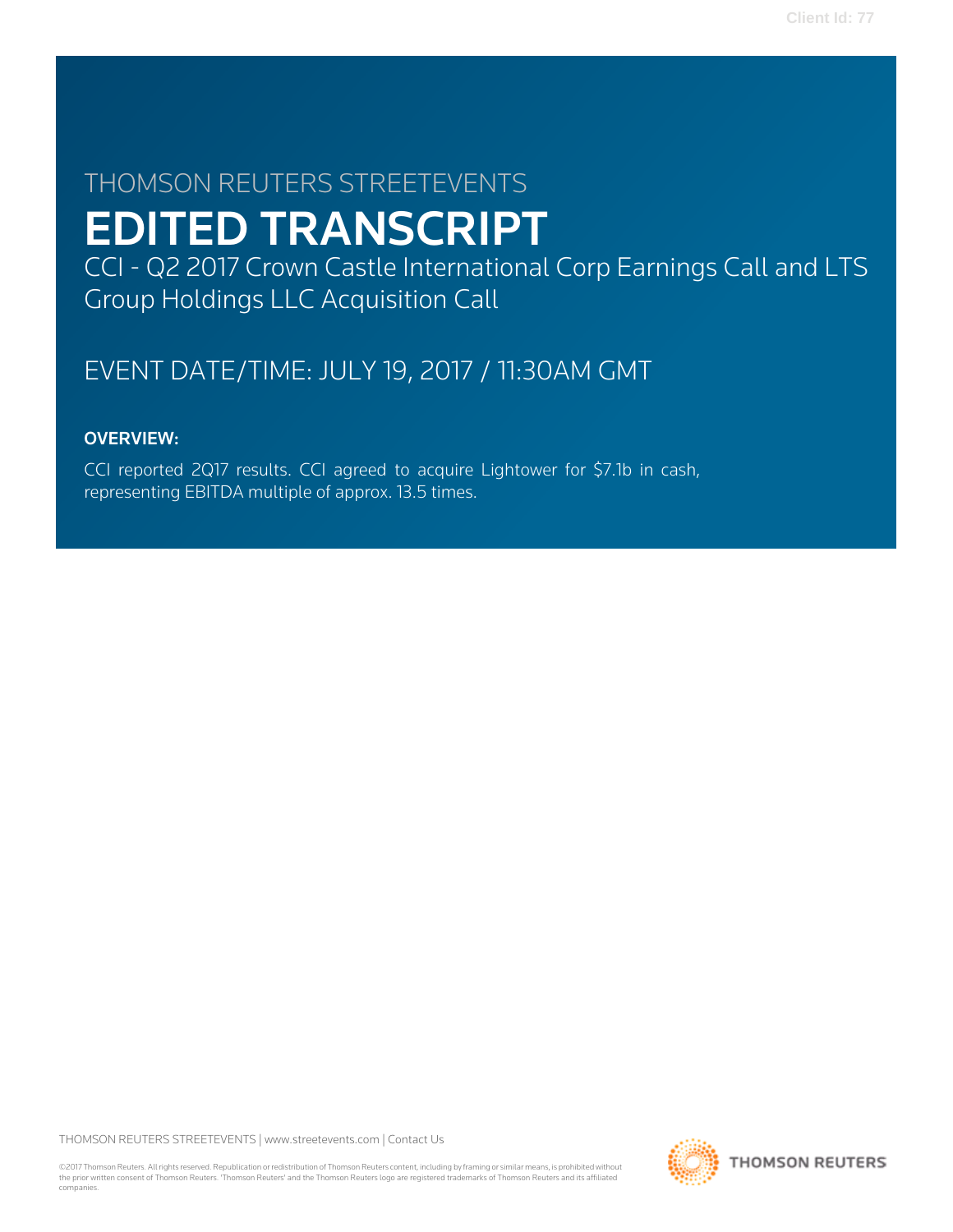### **CORPORATE PARTICIPANTS**

**[Daniel K. Schlanger](#page-4-0)** Crown Castle International Corp. - CFO and SVP **[Jay A. Brown](#page-2-0)** Crown Castle International Corp. - CEO, President and Director **[Son Nguyen](#page-1-0)** Crown Castle International Corp. - VP of Corporate Finance

### **CONFERENCE CALL PARTICIPANTS**

**[Amir Rozwadowski](#page-8-0)** Barclays PLC, Research Division - Director and Senior Research Analyst **[Brett Feldman](#page-11-0)** Goldman Sachs Group Inc., Research Division - Equity Analyst **[Colby Alexander Synesael](#page-10-0)** Cowen and Company, LLC, Research Division - MD and Senior Research Analyst **[David William Barden](#page-5-0)** BofA Merrill Lynch, Research Division - MD **[Jonathan Atkin](#page-13-0)** RBC Capital Markets, LLC, Research Division - MD and Senior Analyst **[Matthew Niknam](#page-6-0)** Deutsche Bank AG, Research Division - Director **[Matthew Scott Heinz](#page-12-0)** Stifel, Nicolaus & Company, Incorporated, Research Division - VP and Senior Research Analyst **[Philip A. Cusick](#page-9-0)** JP Morgan Chase & Co, Research Division - MD and Senior Analyst **[Simon William Flannery](#page-7-0)** Morgan Stanley, Research Division - MD

### **PRESENTATION**

#### **Operator**

<span id="page-1-0"></span>Good day, and welcome to the Crown Castle International Second Quarter 2017 Earnings Call. Today's conference is being recorded. At this time, I'd like to turn the conference over to Mr. Son Nguyen. Please go ahead.

### **Son Nguyen** - Crown Castle International Corp. - VP of Corporate Finance

Thank you, Mia, and good morning, everyone. Thank you for joining us today as we discuss our second quarter 2017 results and our announced acquisition of Lightower.

With me on the call this morning are Jay Brown, Crown Castle's Chief Executive Officer; and Dan Schlanger, Crown Castle's Chief Financial Officer. Jay is going to begin with a discussion of the Lightower acquisition, and Dan will follow with a review of our second quarter 2017 results. To aid the discussion, we have posted supplemental materials in the Investor section of our website at crowncastle.com, which we will refer to throughout the call this morning.

This conference call will contain forward-looking statements, which are subject to certain risks, uncertainties and assumptions, and actual results may vary materially from those expected. Information about potential factors which could affect our results is available in the press release and the Risk Factors section of the company's SEC filings. Our statements are made as of today, July 19, 2017, and we assume no obligation to update any forward-looking statements.

In addition, today's call includes discussion of certain non-GAAP financial measures. Tables reconciling these non-GAAP financial measures are available in the supplemental information package in the Investor section of the company's website at crowncastle.com.

With that, I'll turn the call over to Jay.

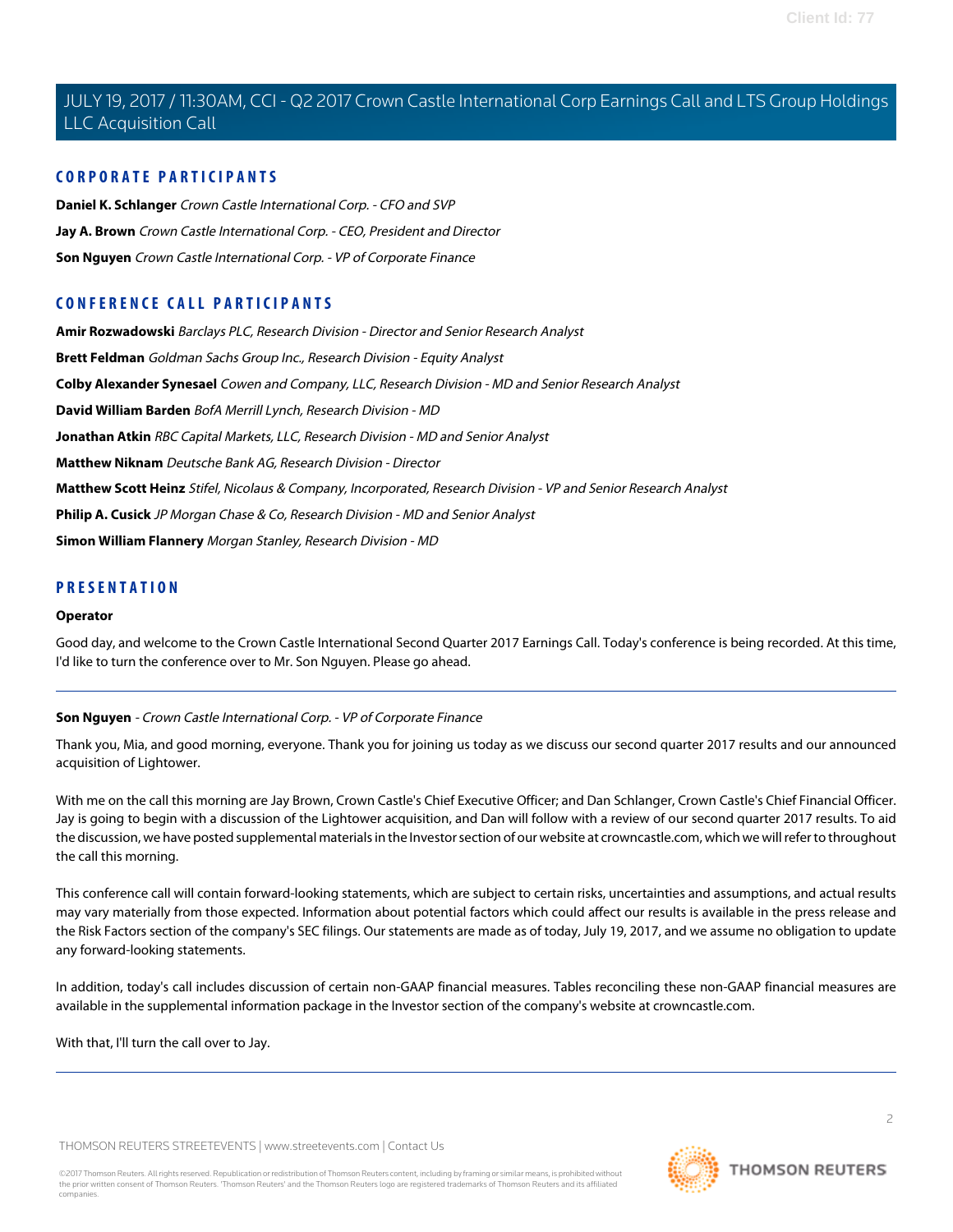### <span id="page-2-0"></span>**Jay A. Brown** - Crown Castle International Corp. - CEO, President and Director

Thanks, Son, and thank you, everyone, for accommodating our change in schedule and joining us on the call early this morning as we discuss the Lightower acquisition and our second quarter results.

As you saw from our press release yesterday afternoon, we have reached an agreement to acquire Lightower, which owns or has rights to approximately 32,000 miles of fiber in top metro markets in the Northeast, including Boston, New York and Philadelphia. Through a series of transactions in recent years and organic investments along the way, we have strategically positioned Crown Castle as the leading shared wireless infrastructure provider in the U.S. across towers, small cells and fiber.

Turning to Slide 4. We believe this portfolio of mission-critical infrastructure will play an important role in helping our customers capitalize on the exponential growth in demand for data and connectivity. As has been our view over the past several years, we see the ownership of deep, dense fiber in top metro markets as a competitive advantage in facilitating small cell deployments in a cost-effective and timely manner.

With the addition of Lightower's premier metro fiber footprint located in several of the most densely populated markets, we are significantly extending our reach by adding a highly complementary footprint that doubles the miles we will have available for small cell deployment.

Further, the acquisition of Lightower aligns with our longstanding focus on allocating capital to increase shareholder value through growing the dividend. Towards this end, we expect the acquisition to be immediately accretive to our AFFO per share, and as a result, we expect to increase our annual dividend rate by approximately \$0.15 to \$0.20 per share after closing, subject to our board's approval.

Additionally, we expect that the Lightower acquisition will enhance our long-term growth rate, allowing us to increase our annual dividend growth target by 100 basis points to 7% to 8%. The expected near- and long-term accretion is a reflection of the small cell opportunities we see in front of us as well as the high-quality business and assets we are acquiring in Lightower.

Turning to Slide 5. We have assembled an unparalleled portfolio of shared wireless infrastructure assets that we believe are well positioned to help our customers meet the growing demand for data. Additionally, we have developed industry-leading capabilities to meet the growing small cell demand. Drawing on our experience with towers, we are capitalizing on our first mover advantage to assemble a portfolio where we believe there will be long-term franchise value that will drive significant returns over time through future leasing. We believe the combination of our assets with those of Lightower will represent one of the most extensive and unique footprints of deep dense metro fiber assets assembled today, and this is one of the key drivers of our acquisition.

Pro forma for the Lightower acquisition, we will own or have rights to approximately 60,000 route miles of fiber, making us one of the largest owners of metro fiber in the U.S. Further, with our combined footprint, we will own or have rights to fiber in all of the top 10 and 23 of the top 25 metro markets. By creating scale in these top markets, we are positioning Crown Castle to meet the needs of our customers looking to us as an infrastructure provider of choice as consumers and businesses in every industry evolve and adapt to a world where mobile is the platform of choice.

This ongoing transition to mobile is evident everywhere. Importantly, Crown Castle is positioned to benefit from this long-term trend as our leading portfolio of towers, small cells and fiber will provide the critical infrastructure needed to enable this shift.

As you can see on the maps on slides 6 and 7, the addition of Lightower will expand our fiber presence with complementary dense metro fiber assets throughout the Northeast. The limited overlap between Lightower's fiber footprint and our existing footprint will give us a large incremental opportunity to deploy small cells in these important markets.

As I mentioned earlier, on Slide 8, is the trend in mobile data demand, which is expected to quadruple by 2021. We expect our portfolio of towers, small cells and fiber to play an essential role in supporting the network densification that will be needed to meet this demand.

As you can see on the slide, our wireless customers are increasingly turning to small cells to augment and further densify their macro network and deploy spectrum closer to their customers to enhance and improve their network quality and capacity.

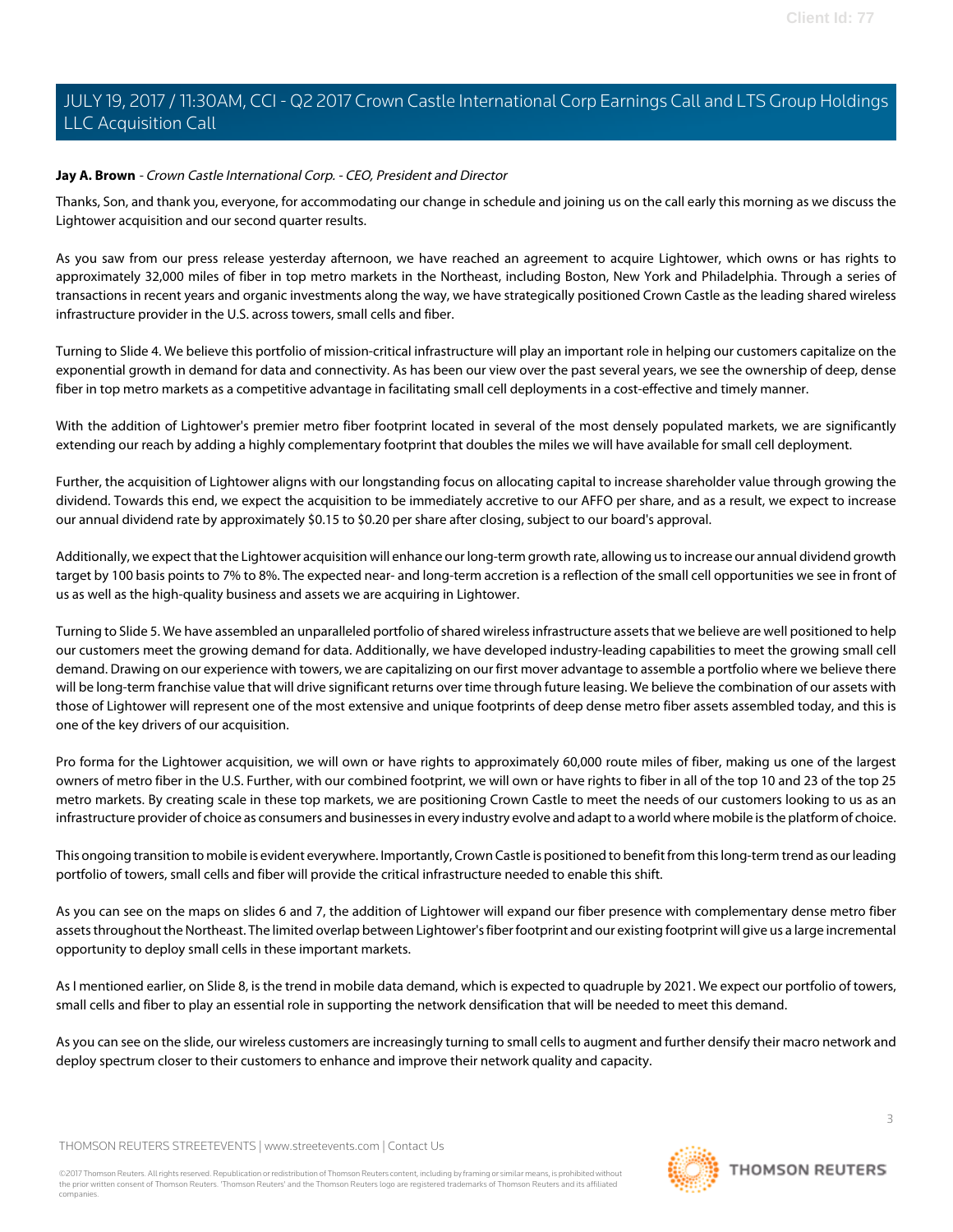Consistent with what our customers are saying, we are seeing small cell demand accelerate as evidenced by our first quarter announcement of our record 25,000 contracted small cell node pipeline, and we believe the long-term opportunity could match towers in size and return. Our conviction around the size and attractiveness of the small cell opportunity has grown over time based on the trajectory of activity from our wireless carriers and the returns we have generated to-date.

To help give you some additional perspective on why we are so enthusiastic about the opportunity, I wanted to take just a minute and walk you through the returns we have generated to-date across our top 3 small cell markets: New York City, Los Angeles and Philadelphia.

Across these 3 markets, we are generating a recurring yield of approximately 11% on the approximately \$1.3 billion of total net invested capital to-date. The \$1.3 billion includes an allocation of the purchase price from our prior acquisitions of NextG and Sunesys and represents approximately 30% of our total net invested capital in small cells, excluding the Wilcon acquisition that we closed just a few weeks ago.

The incremental growth we have generated to bring these deals up to these levels has been a result of deploying small cells on the fiber we built or acquired in these markets. Given that small cells are in the early stages of adoption, we find the double-digit recurring yields in these markets to be very compelling, and we continue to see significant opportunities to lease these fiber assets up further to also improve our returns over time.

What really excites us is that we believe this success will be replicated across our footprint of now 60,000 miles of metro fiber. To-date, we believe our customers' investments in small cells have been driven by meeting 4G use case demand, and we have underwritten our investments, including Lightower, with this view in mind.

As seen on Slide 8, our carrier customers are also making these investments in small cells today with an eye to the future as they prepare their networks for 5G. As 5G takes shape over the coming years, we believe we will see increasing demand for small cells that will drive additional returns on our investment as further densification occurs.

Turning to Slide 9. In addition to furthering our small cell strategy, Lightower also brings with it high-quality, long-term cash flows and an experienced operating team with a scalable platform that can enhance and supplement our small cell investment. Lightower generates attractive returns on invested capital by providing differentiated fiber solutions that serve high-bandwidth, multilocation customers.

As you can see on the slide, Lightower has delivered consistent revenue growth with attractive margins. As a result of its differentiated service offering and operating discipline, Lightower's portfolio of customer contracts has a weighted average remaining current term of approximately 4 years, including approximately \$2.7 billion of remaining contracted revenues from a high-quality mix of customers consisting of large enterprises, government agencies, health-care providers, educational institutions and carriers.

While this approach -- with this approach, Lightower has been able to attract a diverse customer base while maintaining an almost equal split of revenues between carrier and enterprise customers. Importantly, this approach has also resulted in the vast majority of Lightower's assets and revenues qualifying for REIT status. We believe the fiber solutions revenues generated by Lightower will allow us to enhance our competitive position in small cells by increasing the opportunities we serve with the underlying fiber assets, thereby improving the already attractive shared economic model we see in our small cell business, both on the fiber we are acquiring and on our existing base of fiber.

Moving on to the transaction details on Slide 10. We have agreed to acquire Lightower for \$7.1 billion in cash, representing an EBITDA multiple of approximately 13.5x. We expect the transaction to close by the end of this year and be immediately accretive to AFFO per share at close.

In our first full year of ownership, we expect Lightower will contribute \$850 million to \$870 million in site rental revenues and \$510 million to \$530 million in adjusted EBITDA. We expect to finance the transaction with a combination of equity and debt that is consistent with our policy of maintaining investment-grade credit metrics.

With the cash flows generated by Lightower and taking into account our anticipated financing, we anticipate increasing our annual common stock dividend rate, subject to approval by our board, by approximately \$0.15 to \$0.20 per share at close. Additionally, we expect that the Lightower acquisition will enhance our long-term growth rate, allowing us to increase our annual dividend growth target of 6% to 7% to 7% to 8%.

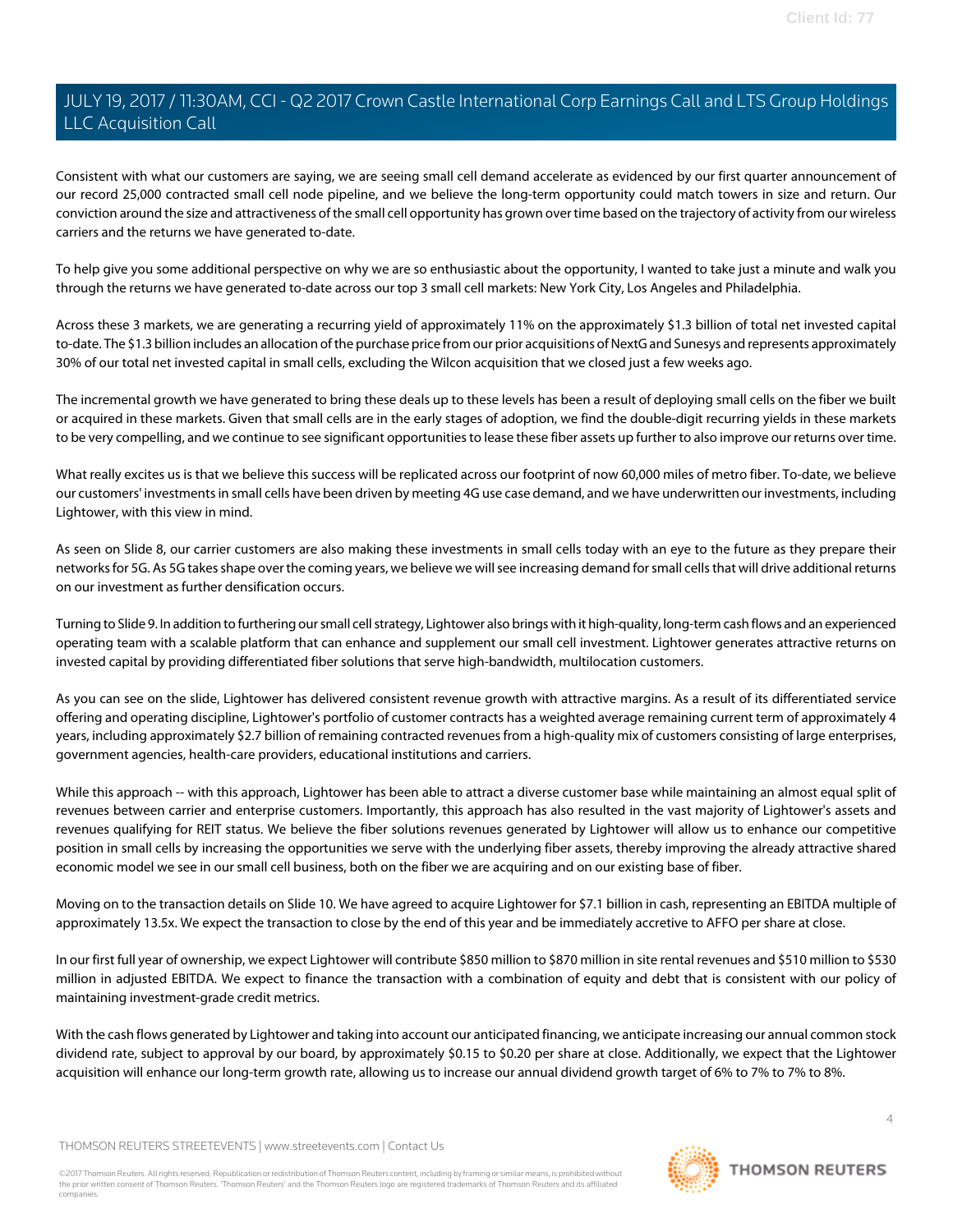In short, this is a great acquisition that we think will generate significant value for our shareholders and position us to better serve our customers by expanding our portfolio in some of the best markets in the U.S.

And with that, I'll turn the call over to Dan to go through our second quarter results.

### <span id="page-4-0"></span>**Daniel K. Schlanger** - Crown Castle International Corp. - CFO and SVP

Thanks, Jay, and good morning, everyone. Thanks again for accommodating our schedule change and joining us on the call early in the morning. I can imagine everyone is focused on our acquisition announcement. We also announced earnings this morning, and our results were very good.

We delivered another quarter of positive financial results as our fundamentals for our business remain strong and our team continues to execute at a high level for our customers. Results for the quarter met or exceeded the midpoint of our prior guidance for site rental revenues, adjusted EBITDA and AFFO.

We are pleased with our strong operating results during the first half of the year and the continued healthy leasing activity we are seeing across our infrastructure assets, which we expect to continue through the second half of the year. As a result, we are increasing our full year 2017 outlook at the midpoint for site rental revenues, adjusted EBITDA and AFFO to reflect that backdrop and incorporate the contribution from the Wilcon acquisition that closed in late June.

Turning to second quarter 2017 results. As shown on Slide 12, site rental revenues grew approximately 8% or \$66 million (sic) [\$64 million] as compared to the same period in 2016, inclusive of approximately 5% growth derived from organic contribution to site rental revenues. The 5% or \$42 million of growth from organic contribution of site rental revenues consists of approximately 8% growth from new leasing activity and contracted tenant escalations, net of approximately 3% from tenant nonrenewals.

Moving on to investment activities for the quarter. We closed on our \$600 million acquisition of Wilcon and invested an additional \$301 million in capital expenditures, including \$261 million of revenue-generating capital expenditures across towers and small cells that we believe will generate compelling returns and deliver long-term growth in dividends per share.

Consistent with our focus on maintaining an investment-grade balance sheet, we financed the Wilcon acquisition with \$442 million in net proceeds from equity issued during the quarter, and the balance was funded with a portion of the proceeds from our inaugural 30-year unsecured bond offering in May.

We believe the attractive pricing on this long-term capital of 4.75% reflects the market's recognition of our high-quality cash flows, the long-term nature of our assets and the attractive prospects for our business. Our focus on maintaining a strong balance sheet has positioned us well to invest in our business while providing the flexibility to pursue attractive acquisitions like Lightower.

Turning to other financing activities. We once again returned significant capital to our shareholders during the second quarter with our quarterly common stock dividend totaling \$348 million or \$0.95 per share, representing growth of 7% on a per-share basis as compared to the same period a year ago. We continue to believe that providing a portion of shareholder returns in the form of a growing dividend stream aligns well with our business, which is characterized by high-quality, long-term recurring cash flows.

Turning now to Slide 13. We are increasing our full year 2017 outlook at the midpoint for site rental revenues, adjusted EBITDA and AFFO by \$29 million, \$15 million and \$6 million, respectively.

As you can see on Slide 14, we have increased our outlook primarily to reflect the contribution of the recently closed acquisition of Wilcon. Wilcon is expected to contribute approximately \$26 million to site rental revenues, \$7 million to site rental cost of operations and approximately \$5 million to general and administrative expenses. This contribution is expected to be partially offset by higher financing costs associated with the prefunding of Wilcon acquisition for 2 months and an increase of approximately \$5 million in interest expense in the normal course of business driven by higher LIBOR rates.

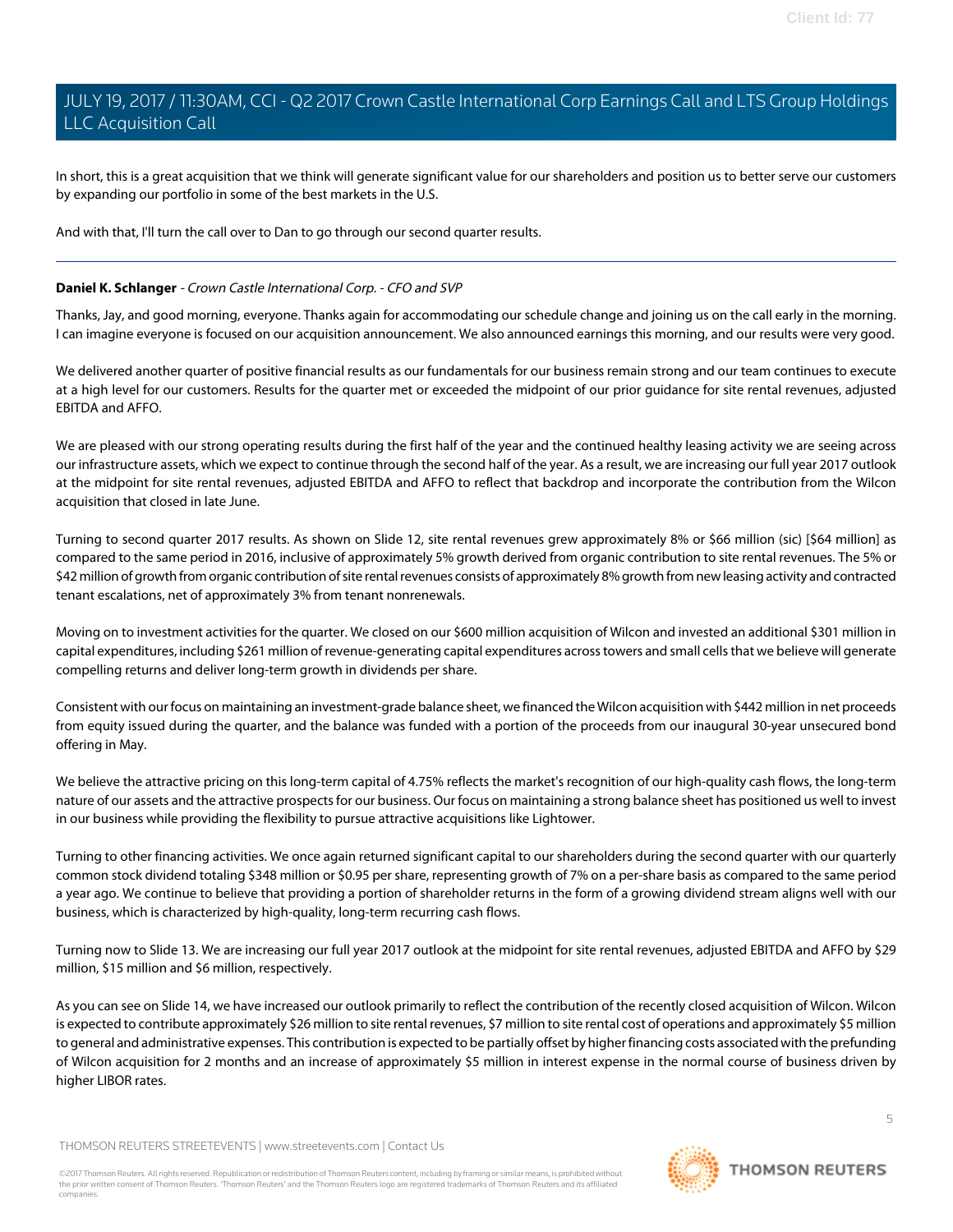Overall, we are encouraged by the increased pace of leasing we are experiencing on our towers this year. Although given where we are in the year, we do not anticipate the increased activity will meaningfully impact our 2017 results. As we look out further, we remain optimistic about the long runway of growth that remains in front of us as our carrier customers continue to densify their macro networks and deploy additional spectrum, including FirstNet and other spectrum from recent auctions, in order to meet the demand for mobile data and connectivity.

To wrap up, we look forward to building on the strong results through the first half of the year as Crown Castle remains well positioned to capitalize on the long-term growth trends and data consumption with our leading portfolio of critical wireless infrastructure assets.

With that, operator, I would like to open the call to questions.

### **QUESTIONS AND ANSWERS**

#### **Operator**

<span id="page-5-0"></span>(Operator Instructions) And we'll go first to David Barden with Bank of America.

### **David William Barden** - BofA Merrill Lynch, Research Division - MD

Congrats on the deal and the quarter. I guess a few questions, maybe focused on the Lightower deal. First, Jay, I think that there's a lot of questions about kind of -- the lingering questions about the differences between the small cell fiber business and some of the enterprise components that you're acquiring relative to the tower business. So on that, could you talk a little bit about Lightower's historical CapEx intensity, its churn in that business and some of the kind of the growth characteristics that they've been seeing? And related to the growth, could you talk a little bit about what kind of backlog they might have in terms of the small cell inventory or what kind of the conversations you had with carriers that give you the conviction that there's that incremental growth opportunity that'll inform the dividend outlook? And I guess my last question, if I could, was just on your conversation about the top 3 markets and the 11% return that you're getting there. Of that 11% return, what percentage of that return is related to the [everprise] side in the services business versus what is right now the real small cell part of the return that you're generating?

### **Jay A. Brown** - Crown Castle International Corp. - CEO, President and Director

Thanks for the question. So high level, let me start with this. As we look at the assets that Lightower ran, and this is really consistent with all of the acquisitions that you've seen us do so far, whether it's FiberNet or Wilcon or Sunesys, we have looked at very specific characteristics around those assets, on dense fiber, dark fiber in metro markets where we believe there's a lot of opportunities for small cells to be deployed across that fiber. And the key aspect of it, which is reflected in the comments that we're making around the vast majority of the revenues, qualify as good REIT income, and we believe somewhere in the neighborhood of 80% to 85% of the assets in the revenue are good REIT income. The assets are, in essence, passive for us. So we are purely an infrastructure provider providing a pipe and, therefore, it's good real estate income. That passive nature as an infrastructure provider of -- in essence, owning the tollway, if you will, or the railroad for the deployment of wireless networks, these assets that we're acquiring in Lightower have those same characteristics, and it's why they're so attractive to us. We find that, over time, as we've looked at assets, the revenues tend to be stickier. They tend to be longer dated. And they tend to be very attractive for the deployment of small cells. With regards to your question around CapEx intensity and churn, et cetera, on the CapEx intensity side, generally, the payback for the deployment of capital, once you start to develop a market, the payback is in the neighborhood of 2 to 3 years on the capital that's been deployed. Historically, the business has seen churn in the neighborhood of about 9%, a big -- and the payback on the capital, obviously, drives the continued investment. So as you think about the impact of churn and the allocation of capital towards those 2 things, while we would certainly underwrite it and Lightower has done a good job over time of putting that into the model and thinking about the deployment of capital against the overall characteristics, the stickiness of it and then the provision of future services using that same fiber. From a backlog standpoint of small cells, they had about 2,000 small cells in the pipeline. It has not been a core portion of their business, although they have provided small cells in the past. Most of the carrier revenues that I spoke to, a big portion of that would be related to fiber to the cell. As we've talked about the architecture of the networks, historically, we believe that fiber to the cell becomes very important as hub sites are developed and small cells are developed in conjunction with the existing

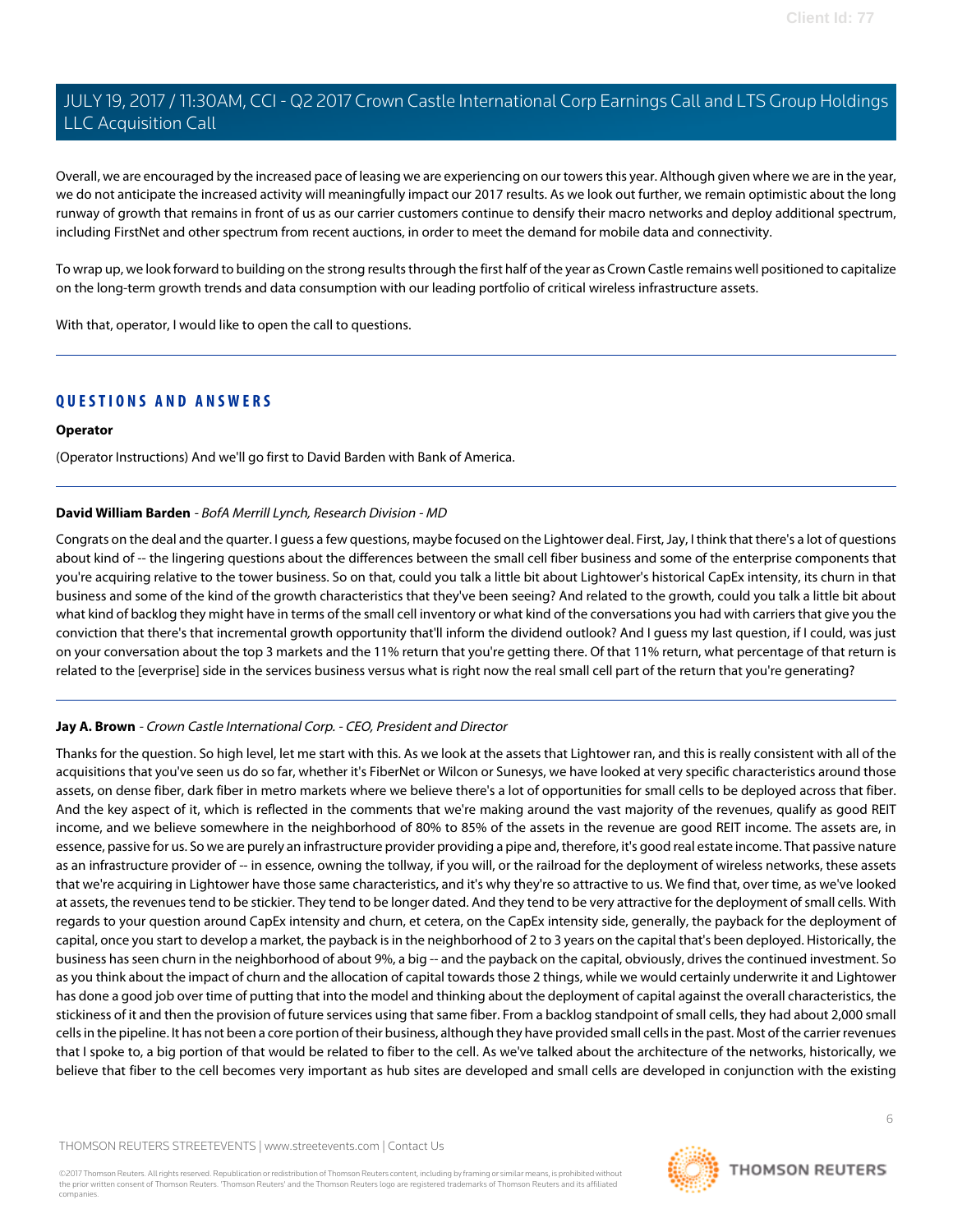macro network. So again, another good indication of what we think is going to be upside from small cells. And then lastly, your question around the 3 markets that I spoke to, which are the 3 largest markets that we've deployed small cells in thus far: Philadelphia, New York and L.A. The 11% return that we have on a recurring yield basis against the net capital invested, consider that a big chunk of that capital was in -- put in with the NextG acquisition that we acquired in the neighborhood of about a 2% to 3% yield on invested capital, and then the Sunesys acquisition would have been somewhere in the neighborhood of about a 6% to 7% yield on invested capital. So virtually all of the NextG initial yields would have been small cells along with virtually all of the growth to bring that capital up to an average of 11%, in Sunesys' case, it would have started at about 6% to 7%, and virtually all of the change since then would've been small cells. And then the capital that we put in on an organic basis would've been all done on small cells. So the vast majority of the growth and then the blend would've been coming from small cells. My best guess, although, I don't have the numbers sitting right here in front of me, would be in excess of 2/3 of that return, total revenues would have been coming from small cells.

### **Operator**

<span id="page-6-0"></span>And we'll go next to Matthew Niknam with Deutsche Bank.

### **Matthew Niknam** - Deutsche Bank AG, Research Division - Director

Again, congrats on the deal. Just 2, if I could. First, on the Lightower acquisition, just trying to figure out how the deal may or may not help you. As you had sort of laid out in the past, a 25,000 small cell build pipeline, expected capital outlay of about \$1.2 billion in upcoming quarters. So trying to figure out how the deal may help you towards that goal. And then secondly, on the macro site business, just trying to figure out as we're now halfway through the year, what's been, I guess, better or maybe slower than expected in terms of carrier pacing of activity and just trying to figure out whether some of the better performance year-to-date in the services business may be a precursor to maybe a little bit more of a lift in that business on the macro site side in 2018.

### **Jay A. Brown** - Crown Castle International Corp. - CEO, President and Director

Matt, on your first question, there will be some benefit from the acquisition that we did in terms of reducing the amount of capital that we would spend on the notes that we referenced last quarter that were the recently contracted notes during the first quarter of 2017. But I would encourage you more to think about this as increasing the size of the pie. As we look at the data and the systems that we have built, we have found the returns to be incredibly compelling. And as we think about the way for us to create shareholder value over time, there have been 3 tenets of our story that we have consistently come back to. One is to add additional revenue to the assets that we already own, two has been to lower our overall cost of capital and three has been to allocate capital to things that we think will grow our dividend over time. And as we have learned and studied and watched the investments that we have made, we have seen the investments we have made around fiber and small cells to deliver very compelling returns, and we're in the very early innings of carriers adopting and using small cells. So as we look for opportunities to continue to deploy capital around this, our intention is to grow the size of the pie because we find the returns to be so compelling. So while we will, I guess, at some level get the benefit of reducing the capital costs in these Northeast markets from the nodes that we already have, which would have -- some portion of those would have been embedded in that \$1.2 billion, the reality is we're talking about expanding the pie and looking to put more capital to work because the returns are so compelling. And over time, we believe that will provide additional value to the shareholders in the form of increasing our -- [both] our dividend and our dividend growth rate.

### **Daniel K. Schlanger** - Crown Castle International Corp. - CFO and SVP

Yes. And Matt, it's Dan. I'll take the second question. I wouldn't necessarily say that the outperformance in services would be that -- what would show that the activity levels are growing, but I would agree -- and like we said before, the leasing activity in that could be we are seeing on our tower business is better in 2017 than it was in 2016. And what we think that will lead to is just given the timing of everything, it won't really impact 2017, as I said in my remarks, but I do think that the deployment of that spectrum that we see is the increased leasing activity now plus the deployment of other spectrum, including FirstNet, that will come, should lead to increasing activity and increasing leasing revenues in 2018.

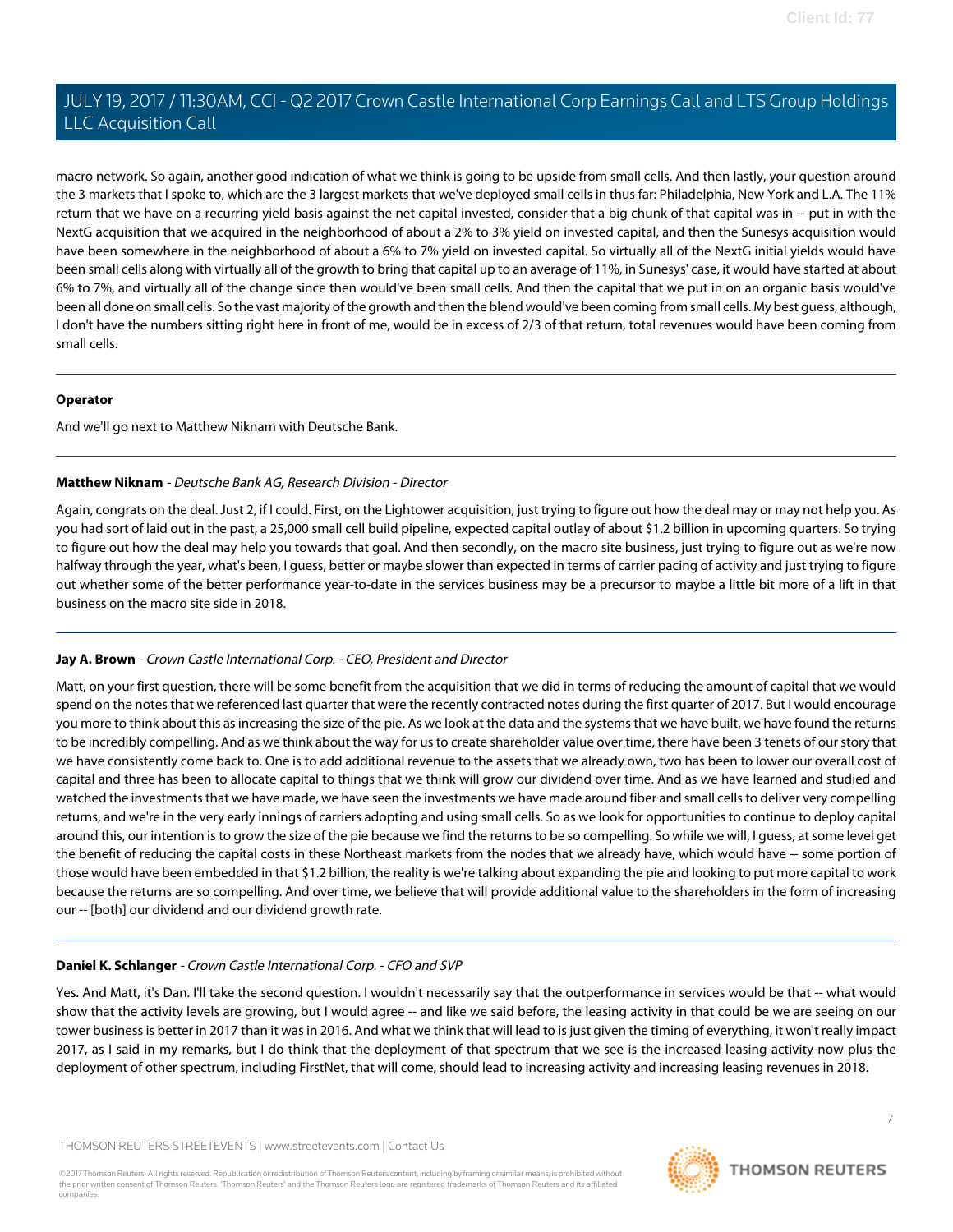#### **Operator**

<span id="page-7-0"></span>And we'll go next to Simon Flannery with Morgan Stanley.

#### **Simon William Flannery** - Morgan Stanley, Research Division - MD

I think in the past, when you talked about other small cell fiber acquisitions, you talked about not wanting to necessarily be -- play big in the enterprise fiber side of things. Obviously, this deal is on a different scale. So you just talk about how you got comfortable with that? And perhaps just how organizational you're managing it? I think you did suggest that maybe some of the skills and the talent that you have at Lightower could help drive some enterprise business in some of your existing fiber assets. And then there's been a lot in the press around zoning and infrastructure and trying to really help other carriers and you deploy small cells more efficiently. So what's your latest thoughts on that regulatory landscape and how your success is naturally working through this backlog city by city?

### **Jay A. Brown** - Crown Castle International Corp. - CEO, President and Director

Sure. Thanks for the questions. On the enterprise business, as I spoke to, I think what we have seen in the other acquisitions that we've done is focus on using fiber as a -- what we often like to refer to as a dumb pipe, where really all that is being provisioned is a pipe between 2 or multilocations for customers. These are typically done for large enterprises, hospitals, financial institutions, some educational institutions. We find that business to be as passive as we are in the tower business. So sometimes, it's referred to as virtual dark fiber or dim-lit fiber. That, in our view, is not a service business. And obviously, as I spoke to earlier around what qualifies for good REIT income, it's really just the provision of a real estate to real estate asset. The smaller acquisitions that we've done over time in other parts of the country have gotten us comfortable with portions of that enterprise business. So as we underwrote the Lightower acquisition, we're obviously assuming that we're going to continue to be in that business, continue to operate the business and grow the business over time. We find there to be very attractive returns on invested capital and believe we can continue to grow the business. As we thought about the underwriting and whether or not it justified the investment that we're making, this really goes to the heart of the shared economic model. So we're buying the asset in the neighborhood of about a 6% to 7% return on invested capital and able to provision it to the wireless carriers for the deployment of small cells, and it's a means by which we can do the same thing that we've done for a very long period of time with towers, and that has provided the lowest-cost alternatives to the carriers as they deploy their wireless network. Our goal is to use our cost of capital and to invest the capital in a way that provisions these service -- these assets in a way that minimizes the overall cost as the carriers deploy their network. And I believe that's why we have been so successful in attracting small cells on the fiber that we already own because it is the lowest-cost alternative. If you go back and think about how the tower model has developed over time, in the early days of towers, we acquired towers in the top -- as I spoke to about -- around fiber, we acquired towers in the top-10, top-25 markets at an initial yield of about 3% back in 1999 and 2000 and over time have leased those assets up as densification has occurred in the wireless networks. In this case, there is an existing source of revenues and cash flow on this fiber that we believe will continue to be there over a long period of time. And on top of that, we believe we will add additional revenues from the wireless carriers to really maximize the ultimate return on the asset. So the way that we've thought about it and continue to approach it has been through our wireless view. And then as we've gotten smarter about what's the quality of the cash flows there, it's enabled us to be able to invest in assets like Lightower because of what we think it will ultimately mean from a return standpoint. On your second question around small cell regulatory efforts, we have a number of efforts going on at the federal, state and the local level. Like towers, I would tell you, it will forever be hard, we believe, to deploy small cells and fiber. And what we're trying to ensure is that it's a fair deployment and that both we and our carrier customers are treated equal to those -- to others who access the right of way. That regulation has been progressing well, and it's helped us in some markets. But as we look at it, we certainly don't expect that it's ever going to be easy. And I think the story that folks have read about in the press, in the municipalities and at the state level, there's going to continue to be challenges as we balance the desire of people and communities to limit the amount of infrastructure in their communities and the need for the carriers to deploy the infrastructure in order for us as consumers to achieve the kind of services that we really want to use. So it's a balancing act, and we're continuing to work hard at it. I will tell you, the benefit of scale is significant in this front. Historically, on the tower side, most of the conversations that happened as we would construct or build a tower add an additional tenant to a tower. That was largely a conversation that happened at a homeowners association in most cases. This is a conversation that happens at a citywide basis that reaches town councils and mayors' offices, et cetera. And so the amount of scale and effort we have to do in order to deploy small cells is a much more robust effort in order to do it. And I believe that scale is helpful to us as we approach and deliver for the carriers because the capabilities to do so are very different than what has historically happened

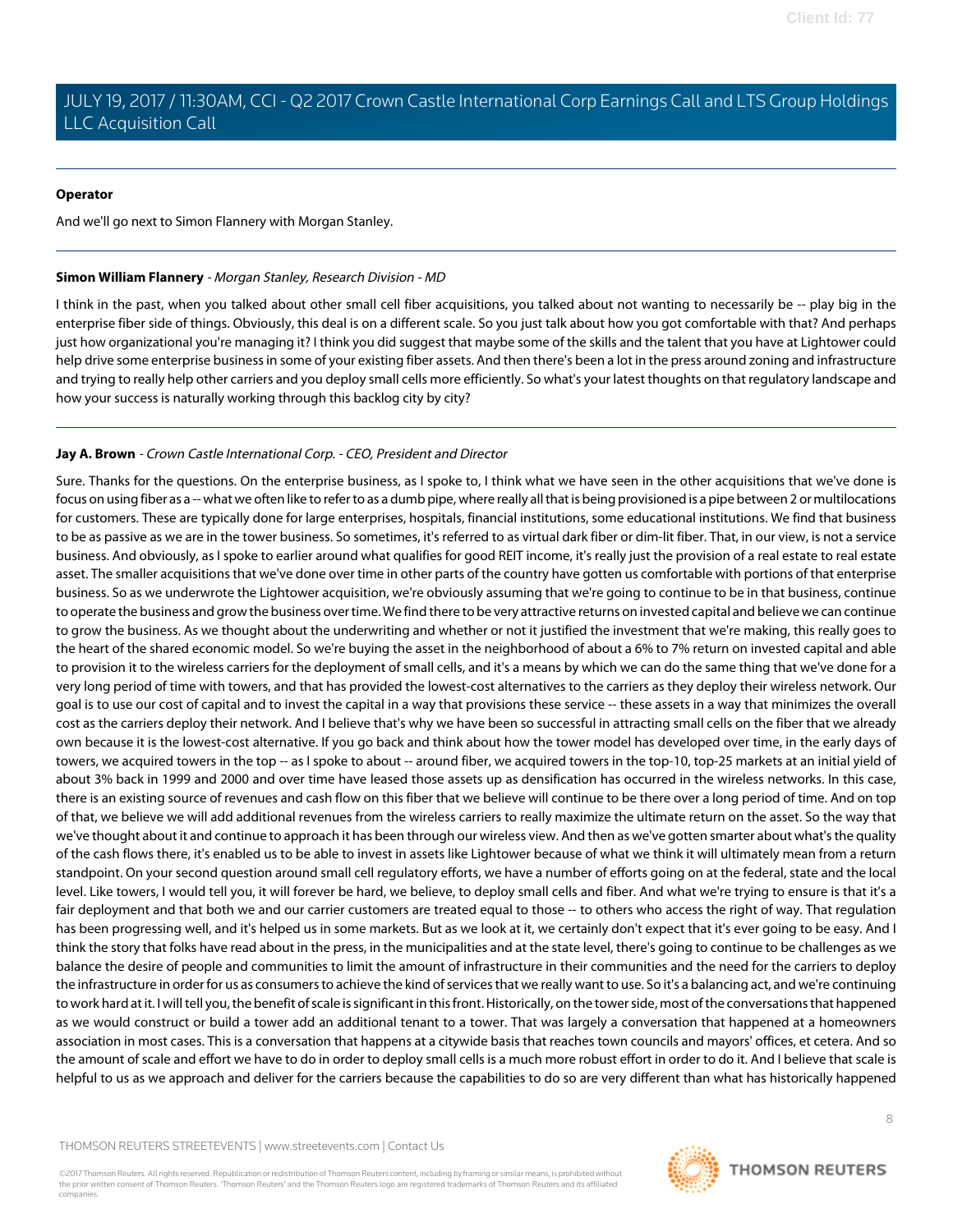in the tower side where one individual could basically go out and develop a tower in a good location. The regulations and the challenges of deploying small cells really speak to the value of being able to provide it in scale. I think that's reflected in our ability to attract the number of small cell orders that we have so far in calendar year '17.

#### **Operator**

<span id="page-8-0"></span>And we'll go next to Amir Rozwadowski with Barclays.

### **Amir Rozwadowski** - Barclays PLC, Research Division - Director and Senior Research Analyst

A couple of questions, if I may. In thinking about the longer-term business mix, I think in the past, you had suggested that, potentially, we could get to a 50-50 split between the small cell business and the macro side. Is that sort of a target that you're gearing the business towards? And given that scope, I mean, what is the appetite for additional fiber deals?

### **Jay A. Brown** - Crown Castle International Corp. - CEO, President and Director

Amir, I do believe that, ultimately, our small cell business could be as big as towers. That is driven primarily, though, by my view that the carriers are going to invest over a long period of time around their macro sites to densify their network. So I think we'll have 2 businesses growing, both the component of towers, which, as Dan spoke to, we've continued to see terrific demand for and increased demand in calendar year '17 over what we saw in '15 and '16. So I think you'll see the carriers continue to invest in towers and then also make significant investments around small cells. Our appetite for additional investment in fiber, I think I'd say a couple of things on that front: one is, this is a large acquisition that's going to take us some time to digest. So we were out looking for the absolute best asset that we could. This is -- doubles our fiber footprint. It more than doubles the investment that we have placed to-date in fiber, and it's going to take us a little bit of time to digest the acquisition in terms of both integration and getting it up and running as we put small cells against it. So we may need a little bit of time as we digest. Broadly, though, the returns that we're seeing in this business, as I spoke to in one of my prior comments, is the investments that we're making today, we're making them not because we're trying to grow scale in the business but because we think it provides value and return to our shareholders over time. And we believe our dividend 5 years, 10 years from now will be higher as a result of the acquisition that we're making today with Lightower than if we hadn't done it. And to the extent in the future we see opportunities that meet that test around the strategy that we've articulated, we'll absolutely be open to those. But they will come down to a test against whether or not we believe ultimately we'll be able to return that cash to shareholders at a higher rate than we otherwise would have.

### **Daniel K. Schlanger** - Crown Castle International Corp. - CFO and SVP

And Amir, I'll just jump in there. I think we've been consistent as we talk about the fiber asset acquisitions that we've done, that what we're looking for is, as Jay pointed out earlier, deep, dense metro fiber that has opportunities for lots of small cells. And Lightower fits that bill very well, but if you look at the things that, that leaves out, we're not really interested in long-haul fiber. We're not interested in fiber that doesn't have a lot of capacity. We're not interested in fiber outside of metro markets because what we have is the idea that we want to deploy small cells. And Lightower came, like Jay had mentioned, with that opportunity. And we would stick to that even after this digestion period, so we may take a little while here, but we -- I don't think we're going to depart from that desire going forward.

### **Amir Rozwadowski** - Barclays PLC, Research Division - Director and Senior Research Analyst

And then just one follow-up, if I may. There's been a lot of discussions about carriers' strategy in densifying their networks. If we think about this, clearly, you folks are seeing pretty healthy appetite in terms of overall demand and colocation activities. We're also hearing about SILEC carriers choosing to build their own activity level or their own [fiber] here. Could you quantify sort of how you see the opportunity set through those 2 types of strategies?

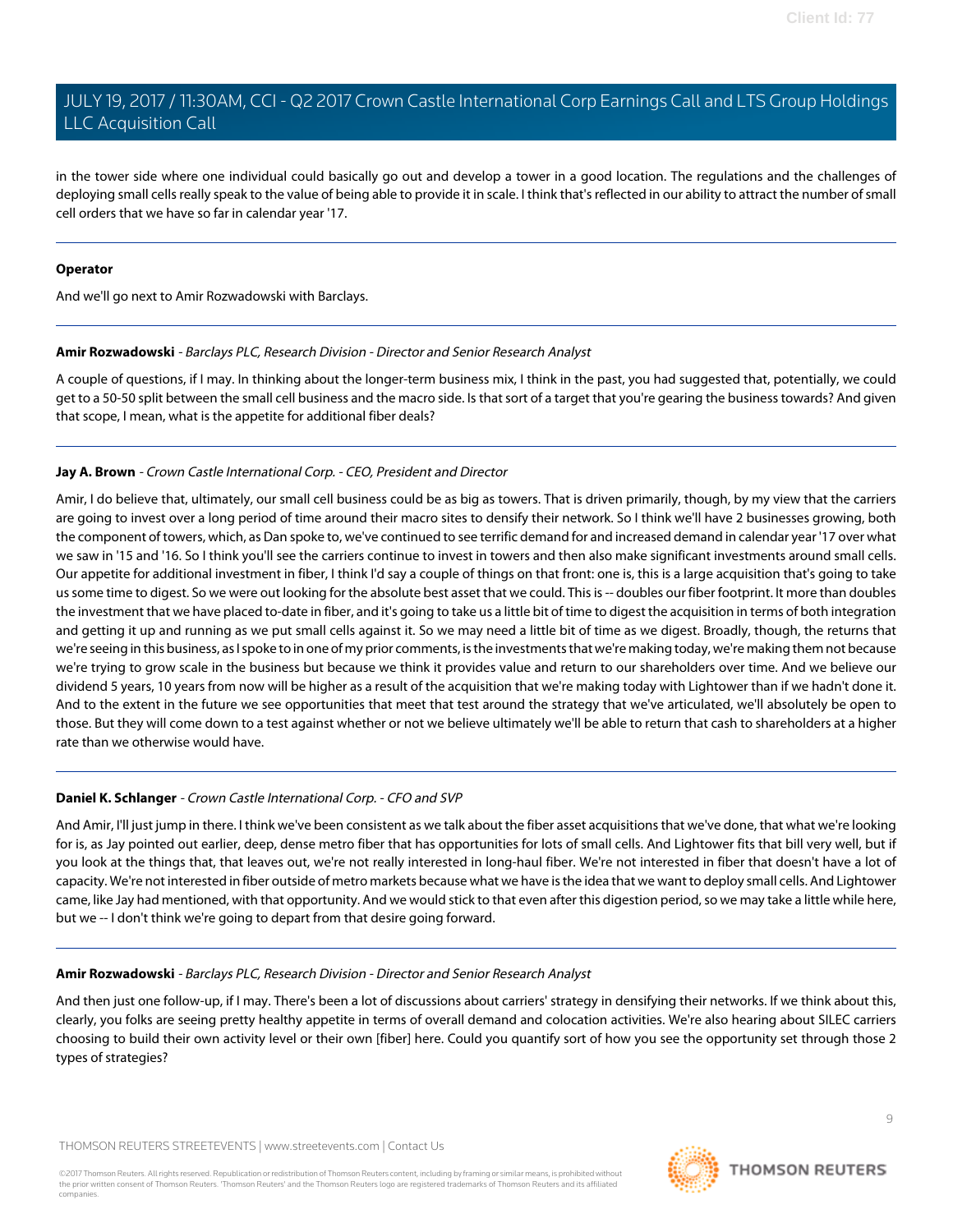### **Jay A. Brown** - Crown Castle International Corp. - CEO, President and Director

Sure. Amir, I think you're going to continue to see both. The carriers are going to self-perform some portion of their small cells. You'll have -- we believe we'll see other infrastructure providers outperform small cells for the carriers. We're certainly not underwriting this asset or any of the investments that we made, assuming that we're going to capture 100% of all future small cells that are deployed. So I think you'll see the carriers make comments around self-performing. I think those comments really are supportive of what is the opportunity around small cells and the necessity and essential nature of fiber to the deployment of wireless networks. But we also believe that the shared economic model is the lowest cost available to the wireless carriers. And we believe we have done as well as we have done with small cells in the early innings of the deployment of small cells because it is the lowest-cost provider. So the shared economic model in the same way that it's the lowest-cost provisioning of infrastructure from a tower standpoint, we believe the same thing is true from fiber and small cell. So we believe that over time, we'll see a significant portion of the deployment of small cells on shared infrastructure in places where we think it will be shared and maybe other places where the carriers decide to self-perform because maybe there isn't a shared opportunity.

### **Operator**

<span id="page-9-0"></span>And we'll move next to Phil Cusick with JPMorgan.

### **Philip A. Cusick** - JP Morgan Chase & Co, Research Division - MD and Senior Analyst

Can you first talk about what percent of those 25,000 contracted sites are in markets where Lightower helps you? So is this sort of a build versus buy decision on those markets?

### **Jay A. Brown** - Crown Castle International Corp. - CEO, President and Director

Yes. So a couple things there. There is -- in some of those notes that we had under contract, we will be helped to some degree. But as I mentioned earlier, this was about the pie just got a lot larger this morning. And so you probably won't be able to find the CapEx savings or a reduction in capital somewhere. It will help on some incremental basis, but really, what's happening is we've availed ourselves of the opportunity of capturing even more small cells and the growth from revenue and cash flows associated with this fiber plan.

### **Daniel K. Schlanger** - Crown Castle International Corp. - CFO and SVP

And we are hearing from the carrier -- just to jump in, Phil, sorry. We are hearing from the carrier customers that these markets are markets that are important for their small cell deployment. So it's not only what we already have in the pipeline, but as Jay said, how do we increase the size of the pie, and this really helps with that portion of it.

### **Philip A. Cusick** - JP Morgan Chase & Co, Research Division - MD and Senior Analyst

Okay. And then second, can you talk about any sort of update on what you're hearing on FirstNet and the process there?

### **Jay A. Brown** - Crown Castle International Corp. - CEO, President and Director

You bet. So FirstNet, I believe at this point, 5 states have opted into FirstNet. FirstNet had a -- has a requirement to submit a plan to each of the states by September 30 of this year. States then have the option to opt in or opt out by December 31 at the end of this year, calendar year 2017. And as I mentioned, I don't know if anybody announced this morning, we've been a little focused on our Lightower acquisition and earnings, but I believe that as of yesterday, there were 5 states that had opted in. If states choose to opt out, they have about 6 months to decide what their plan would be. So that's the basic lay of the land. From a geographic coverage standpoint, they have 12 -- FirstNet has 12 months to demonstrate 20%

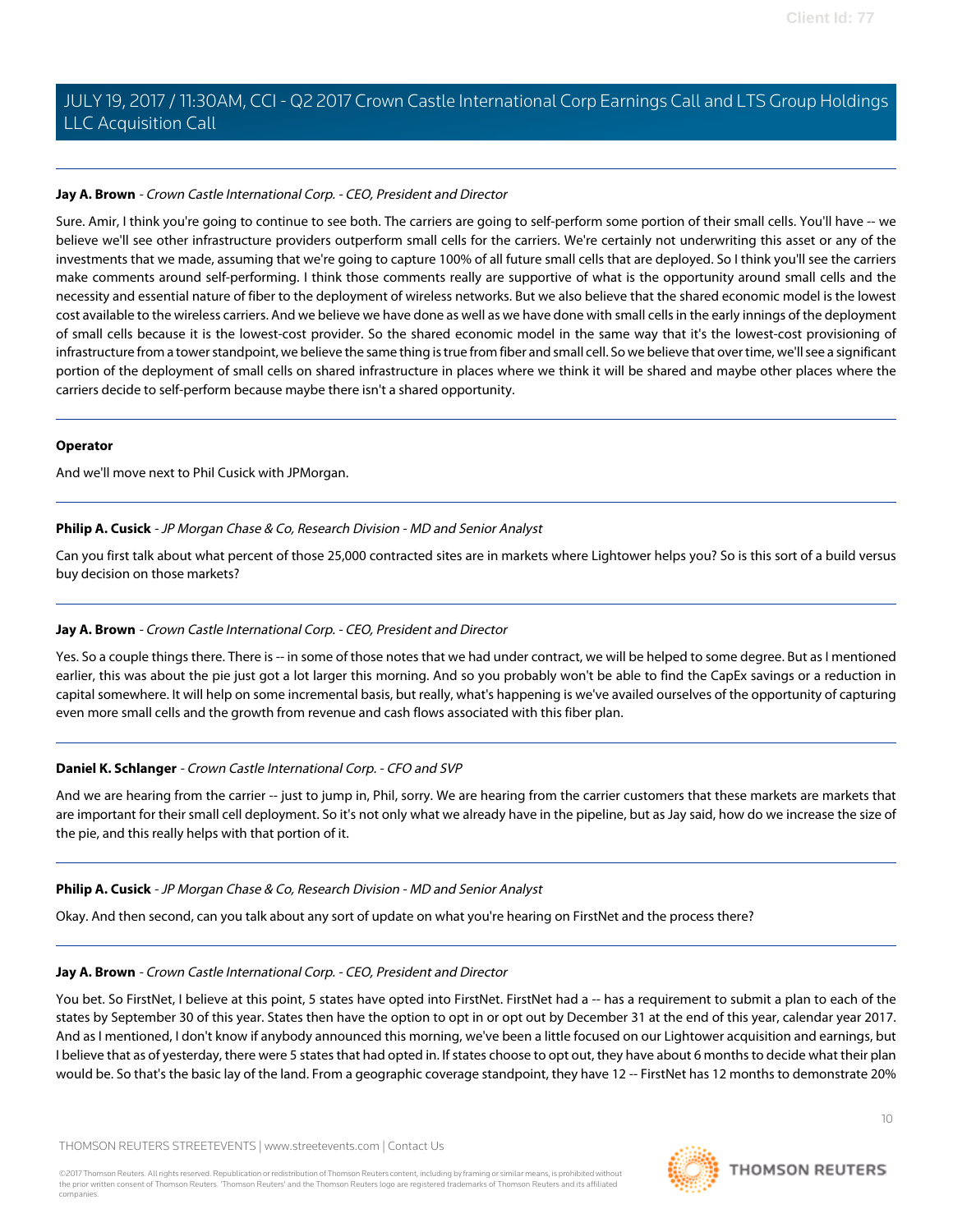geographic coverage, then they have to be at about 60% by 24 months and 80% by 36 months out. And then by month 40 -- 48, I think they have to cover nearly 100% of the geography. So the opportunity here from a tower standpoint, we think, is really significant as we go into calendar year 2018 and beyond. And whether the states are opting in or opting out, we think there'll be a meaningful amount of deployment for first responders.

### **Philip A. Cusick** - JP Morgan Chase & Co, Research Division - MD and Senior Analyst

I recognize you can't tell us anything about any MLA that might be coming, but can you tell us if AT&T didn't sign an MLA for those opt-in states and wanted to get moving now, is it fairly defined what the pricing would be for them to add a separate spectrum like FirstNet? Or is that a complicated discussion?

### **Jay A. Brown** - Crown Castle International Corp. - CEO, President and Director

I don't want to get into any particular customer relationships or how we price. What I would tell you is if -- whether a state was an opt-in or an opt-out state, those state -- the deployment of that spectrum would require either an amendment or a new lease, depending on the nature of it, on our sites. And we would expect in the first phase of the deployment of this, this will happen largely around macro sites. And depending on what ultimately the state decides to do, that could be a new lease on a site or an amendment to an existing site. But we do believe that in all cases, there will be additional revenue as a result of the deployment of the spectrum to provide the network for first responders.

### **Operator**

<span id="page-10-0"></span>We'll go next to Colby Synesael with Cowen and Company.

### **Colby Alexander Synesael** - Cowen and Company, LLC, Research Division - MD and Senior Research Analyst

Two questions, if I may. First, on Lightower. When we've seen other fiber-like deals like this done, there's typically been a notable amount of cost synergies that have come out of these deals, at least in our experience, somewhere in the neighborhood of 10% to 20% of the OpEx of the target company. And when I look at your disclosures, you guys haven't really talked about any cost synergies. And I'm wondering if there are any embedded in the 2018 EBITDA assumption and what that could potentially look like 1 or 2 years out from now, meaning, could we see a notable step-up in Lightower-related EBITDA in 2019 as you kind of get through those? The second question is on the small cells. You've talked now for the last few months about this 25,000 node backlog. And it doesn't seem like there was any incremental signings, at least notable or material amount of signings in the second quarter. I'm wondering if that's true. And if it is, do you think that we've signed some of the bigger deals that are out there and now we're going to go through some form of lull, maybe takes us through the rest of 2017 before we could potentially see another step-up in meaningful signings and increase in that backlog?

### **Jay A. Brown** - Crown Castle International Corp. - CEO, President and Director

Yes. On the first question, we did not assume any cost synergies in the acquisition or in our underwrite model. We're not going to cut our way to growth. So our intention is to continue to grow the business, and we're not assuming there aren't going to be any cost synergies there. We may, around the edges, find some savings, but that was not how we underwrote the asset.

### **Colby Alexander Synesael** - Cowen and Company, LLC, Research Division - MD and Senior Research Analyst

Does that mean that you don't think that there's going to be any? Or you're just not assuming them in your own underwriting targets?

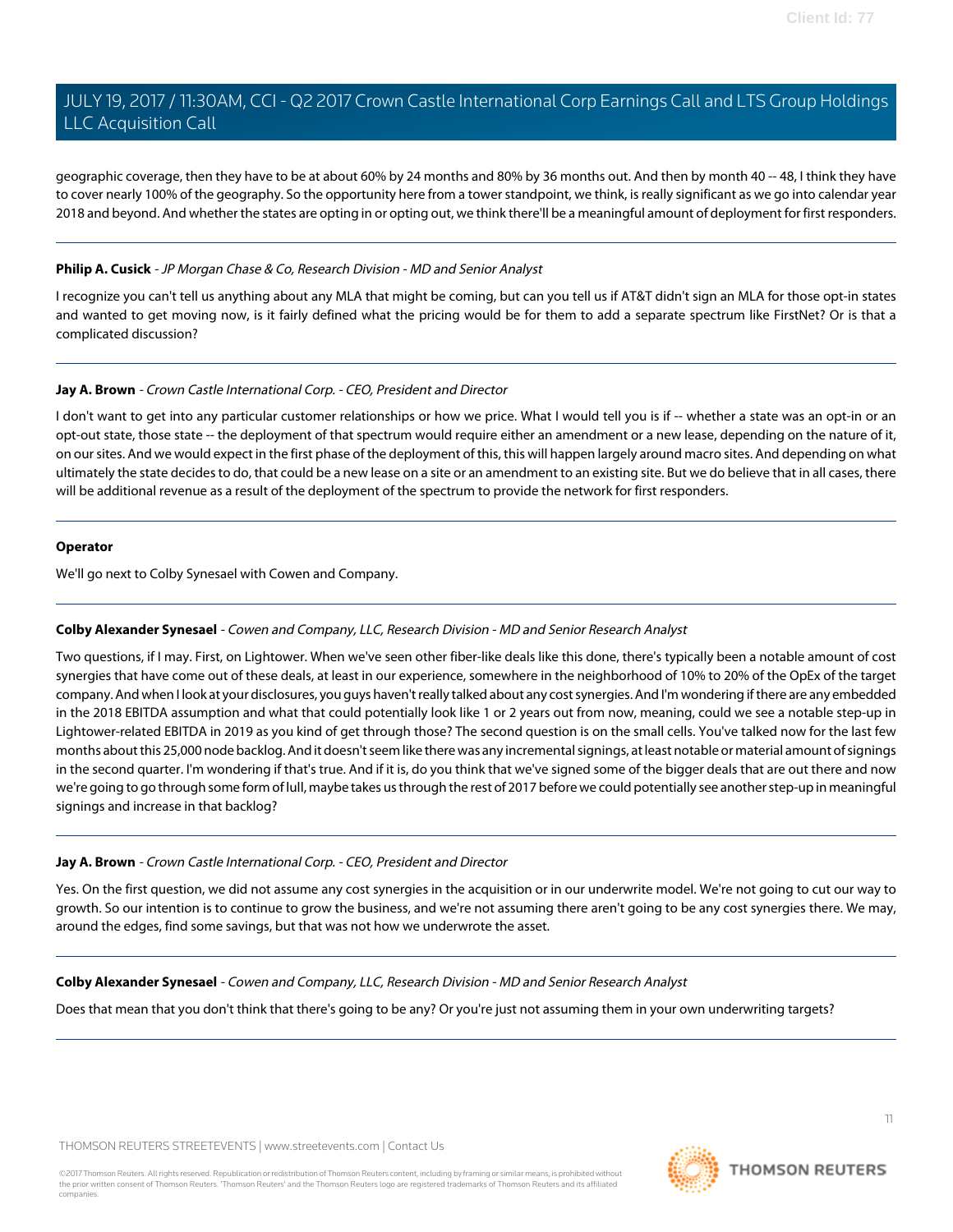### **Jay A. Brown** - Crown Castle International Corp. - CEO, President and Director

I think, Colby, as we thought about the asset, again, we thought about the growth of the asset and the quality of the platform there and the folks who are running that asset. And so our intention is to continue to grow and expand the opportunity. We may find there are some back-office synergies maybe around cost of licenses or other things, but that certainly was not the intention. And we'll be smart operators of the business over time. And I think you can look at our tower business and see a business in terms of the number of assets where it's a stable number of assets, and we've been very disciplined around the cost structure there. So to the extent that there are opportunities, we'll avail ourselves of those as any good manager would. But it was not our intention nor in our underwrite model around cost synergies, so I wouldn't expect that we'll see steps from - as a result of reduction of cost. On your second question, the reference we're making for the 25,000 is a reference back to what we reconciled everybody through in great detail around our pipeline at the end of the first quarter. Our pipeline actually grew during the second quarter. Given the amount of content and discussions we're having this morning, we didn't go into great detail around the way the pipeline grew, what happened to it. But the number of sites that we turned operational against the number of bookings actually increased the size of that pipeline, so I wouldn't expect that you will see a lull in the new bookings and new contracted nodes as we put against -- as we built to operate and put on air the nodes that we did. The one thing I would mention, and I think we talked about this pretty extensively in the first quarter, it was not normal growth that we saw towards the end of '16 and into the first quarter of '17. We saw that as a big stair-step in the level of activity, so it's continuing to grow, but I certainly wouldn't want to imply we saw another stair-step like what we saw in the first quarter. But it did grow relative to the number of nodes that we put on air.

### **Colby Alexander Synesael** - Cowen and Company, LLC, Research Division - MD and Senior Research Analyst

Do you plan on updating that 50,000 small cell node number that you provided in the press release last night on a quarterly basis? And if so, should we expect that number then to gradually move up in the back half of this year?

### **Jay A. Brown** - Crown Castle International Corp. - CEO, President and Director

I think we'll talk directionally about what's in the process and where we think the growth rates are because it's related to where our revenue expectations are. But we like to spend our time talking about what the impact is ultimately to our dividend and what the impact is to the growth rate there. So we're more likely to probably transition that conversation back to our historical approach of talking about revenue growth translated to cash flow growth translated to dividend growth and have a more wholesome conversation where we're balanced around the cost of the capital that we put into these systems and the cash flow return against those and then what that implies for dividend growth. I would imagine directionally, though, we'll continue to talk about activity levels as we have historically and what we're seeing both on the tower side and then also on the small cell side.

### <span id="page-11-0"></span>**Operator**

And we'll move next to Brett Feldman with Goldman Sachs.

### **Brett Feldman** - Goldman Sachs Group Inc., Research Division - Equity Analyst

Just a couple of questions. In the past, you've typically targeted about a 75% AFFO payout for setting your dividend. I'm curious whether you expect the board to maintain that policy going forward and, in particular, whether that was the assumption that was standing behind your dividend accretion guidance you provided. And as an extension of that, I'm just curious whether there's any notable difference in the way you derive your AFFO forecasts for Lightower relative to your existing business, particularly around CapEx. And then just the last question, as you talk about maintaining investment-grade profile as you finance the deal, are you still maintaining the same absolute targeted leverage that you've had in the past pro forma for the deal, which has typically been, I think, between 5 and 6 turns?

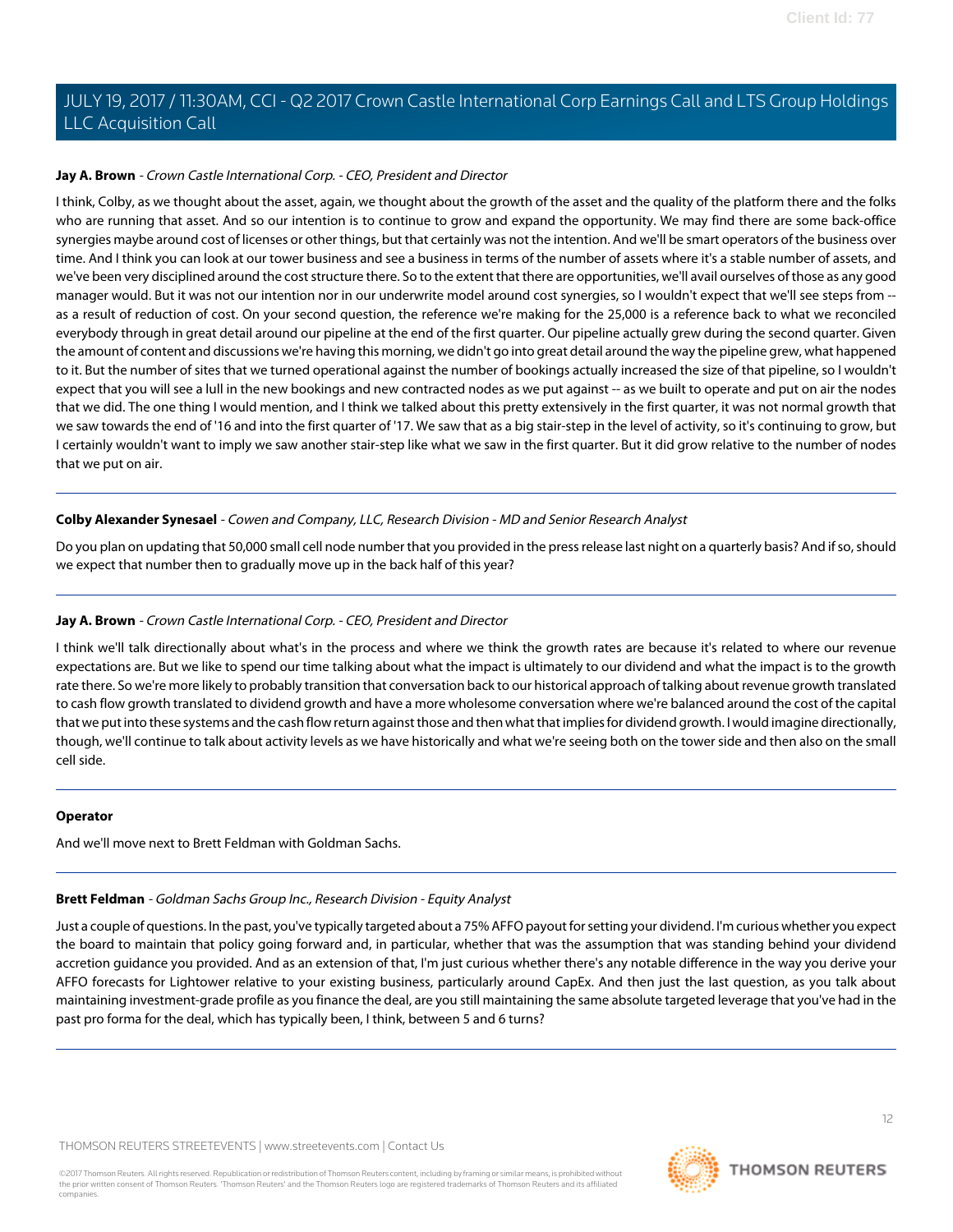### **Jay A. Brown** - Crown Castle International Corp. - CEO, President and Director

Sure. On the first question, yes, we have historically paid out about 75% of our AFFO in the form of a dividend, and that was our working assumption as we laid out this transaction and calculated the \$0.15 to \$0.20 of expected increase in the dividend related to Lightower. There are no notable differences in our calculation of AFFO or AFFO per share relative to the way we've handled it historically.

### **Brett Feldman** - Goldman Sachs Group Inc., Research Division - Equity Analyst

And on leverage?

### **Daniel K. Schlanger** - Crown Castle International Corp. - CFO and SVP

The leverage point, Brett, yes, like we said in the press release, we want to maintain our investment-grade credit metrics. That's what's driving our thought process around how we're going to finance this deal, and we are committed to doing so.

### **Brett Feldman** - Goldman Sachs Group Inc., Research Division - Equity Analyst

And you're comfortable that your historical targeted leverage is still something that would qualify as investment grade as the business mix changes?

### **Daniel K. Schlanger** - Crown Castle International Corp. - CFO and SVP

We're going to be working with the agencies, and we'll work through it, but we're committed to maintaining the investment-grade credit ratings.

### <span id="page-12-0"></span>**Operator**

And we'll move next to Matthew Heinz with Stifel.

**Matthew Scott Heinz** - Stifel, Nicolaus & Company, Incorporated, Research Division - VP and Senior Research Analyst

So just first question around the small cell backlog and once again trying to reconcile how we get to the 50,000 pro forma nodes. Does that number include the entire 25,000 backlog that you laid out last quarter? Or is that inclusive of, I don't know, on air? Yes?

### **Daniel K. Schlanger** - Crown Castle International Corp. - CFO and SVP

It includes both what is on air and that in full 25,000-node pipeline.

**Matthew Scott Heinz** - Stifel, Nicolaus & Company, Incorporated, Research Division - VP and Senior Research Analyst

Okay. So about 5,000 incremental growth in the pipeline is how we should think about (inaudible) number?

### **Daniel K. Schlanger** - Crown Castle International Corp. - CFO and SVP

Well, like Jay mentioned, there's a couple thousand from Lightower. And then there -- it wasn't exactly 20,000 and 25,000, and so everything rounded together to approximately 50,000.

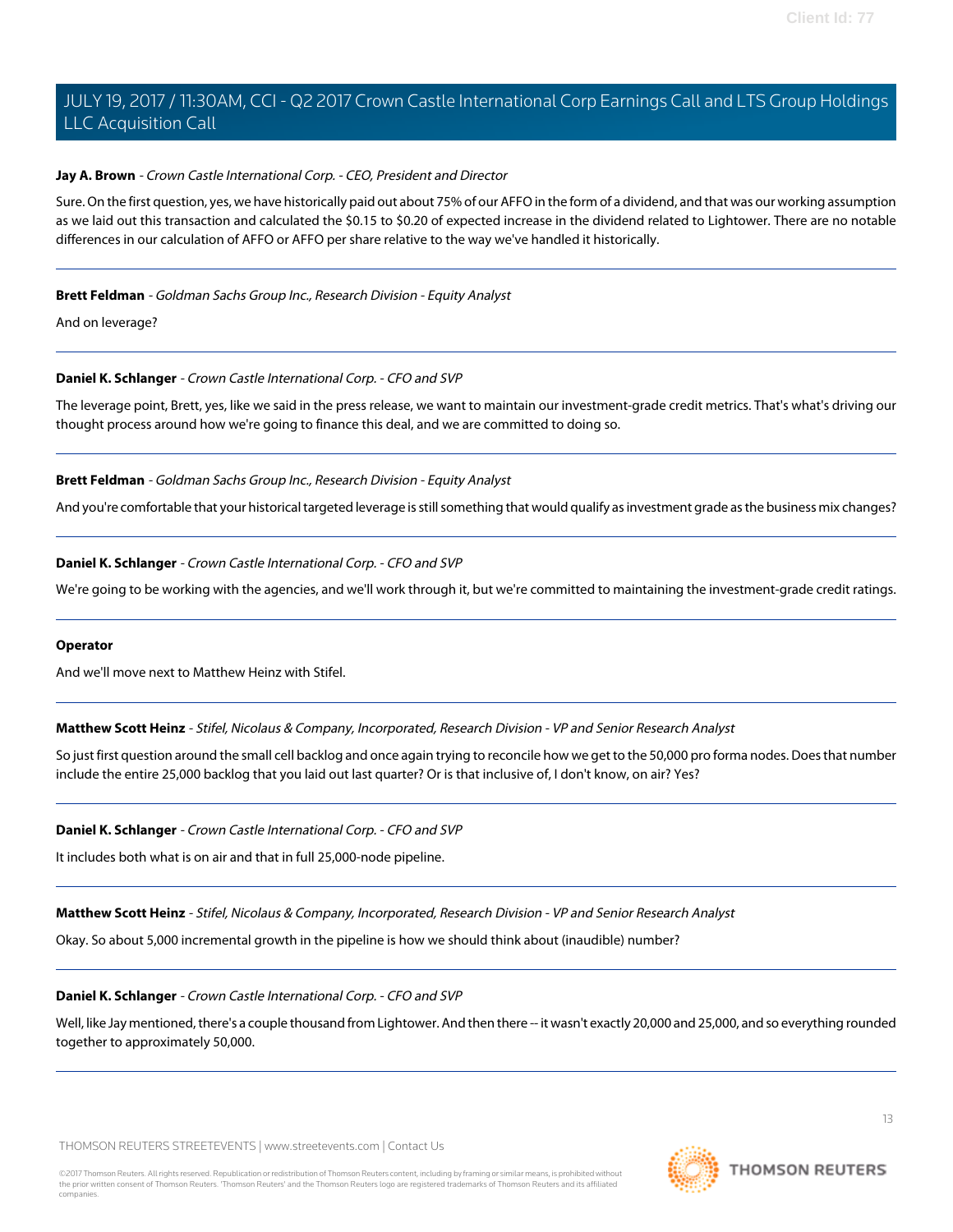### **Matthew Scott Heinz** - Stifel, Nicolaus & Company, Incorporated, Research Division - VP and Senior Research Analyst

Okay. And so you kind of addressed the deal synergies with Colby's question, but I'm wondering if -- to what degree does the Lightower guidance include any incremental lease-up on the assets? Or is that just an assumption around Lightower's sort of organic business?

### **Jay A. Brown** - Crown Castle International Corp. - CEO, President and Director

When you look at their business, and we talk about small cells, as we've discussed, typically, there's about an 18- to 24-month cycle from when we receive a small cell order to when we have it on air. So we're not assuming that we're bringing our small cell expertise to those assets in a way that would result in first year of ownership additional revenues from small cells. Obviously, we're going to continue to run that business, and they have a pipeline of revenues that we would continue to turn on air and get the cash flow benefit from. But the real revenue synergies, if you want to call it that, and the upside from small cells and growth over time, that will be outside of the first year of ownership and really minimal impact in the first 12 months. So that's a longer-term benefit that we'll see and speaks to the -- our comments around our expectation we'll be able to increase our long-term growth rate by 100 basis points.

### **Matthew Scott Heinz** - Stifel, Nicolaus & Company, Incorporated, Research Division - VP and Senior Research Analyst

Okay. And then secondly, on the tower side, given the acceleration in bookings that you've seen year-to-date, I'm just wondering what the book-to-bill looks like on that activity and how we should think about the cadence of new leasing revenue showing up in first half '18 versus maybe the latter part of the year.

### **Daniel K. Schlanger** - Crown Castle International Corp. - CFO and SVP

Yes, Matt, I don't think we're going to get into giving 2018 guidance right now. We'll do that when we announce our third quarter earnings. But like I said before, we're pretty excited about the level of leasing activity and the acceleration we've seen in 2017. We do think that it will hit in '18 and it'll show up in our guidance, but it's not something that we're going to get into now at this point.

### <span id="page-13-0"></span>**Operator**

And we'll take our question from Jonathan Atkin with RBC Capital Markets.

### **Jonathan Atkin** - RBC Capital Markets, LLC, Research Division - MD and Senior Analyst

So looking at the asset over a few slides, Slide 9, I was just wondering if you could provide a little bit more perspective on the business mix of lit services versus dark fiber also in the context of REIT-qualified income.

### **Daniel K. Schlanger** - Crown Castle International Corp. - CFO and SVP

Yes. Dark fiber is in the neighborhood of about 1/3 of the overall business mix in Lightower. But as Jay said, when -- the distinction between dark and lit gets a little fuzzy because the lit can run a gamut, and what we're looking at within Lightower is that 80% to 85% of it is really on that infrastructure side and not on the service side. So even though only 1/3 of it's dark, what we look at is really how much of it's that passive "dumb pipe" infrastructure. And that's the 80% to 85% that we think qualifies for our REIT inclusion.

**Jonathan Atkin** - RBC Capital Markets, LLC, Research Division - MD and Senior Analyst

Is the contract length notably different between those 2 lines of business, then?



 $14$